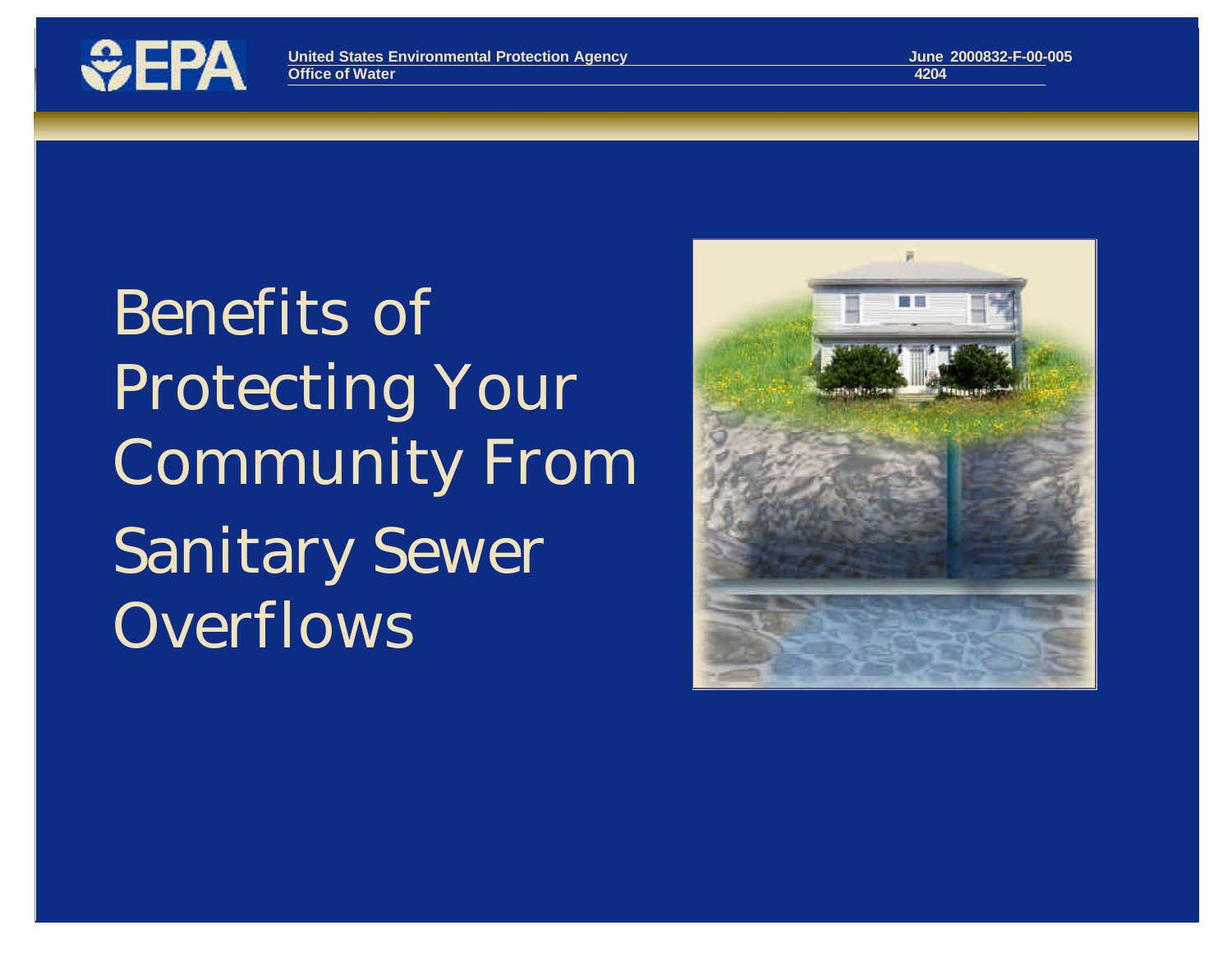# **Sanitary Sewer Overflow Control Enhances Community Life**

Your community can benefit from EPA's proposed sanitary<br>sewer overflow control requirements – in ways that go<br>far beyond reducing the amount of sewage entering your<br>environment. The sewer system is a hidden resource that our community can benefit from EPA's proposed sanitary sewer overflow control requirements – in ways that go far beyond reducing the amount of sewage entering your contributes to your quality of life and to your community's long-term success. It is there for you every time you empty your kitchen sink, flush a toilet, take a shower, or wash a load of



laundry. The overflow control requirements will help protect the sewer system and make sure it is there for you in the future.

A sanitary sewer overflow is an unintentional release of sewage from a collection system before it reaches the treatment plant.The sewage can contaminate groundwater or surface water, causing serious water quality problems and threatening drinking water supplies. It can also back up into basements. Overflows are unhealthy, destructive to public and private property, bad for recreation and tourism, and hard on sanitary sewer and drinking water system equipment. Unfortunately, they are a chronic and growing problem in many parts of the country.

When is your sewer system operating at its best? When you don't smell it, hear it gurgling in your basement, or see it spill onto your public beach! You are paying for this service, either through local taxes or usage fees. Be a smart investor: learn about the sewer overflow control requirements, and support your local sanitation authority in its efforts to implement them.

**Keeping sewage in the sewer leads to . . .**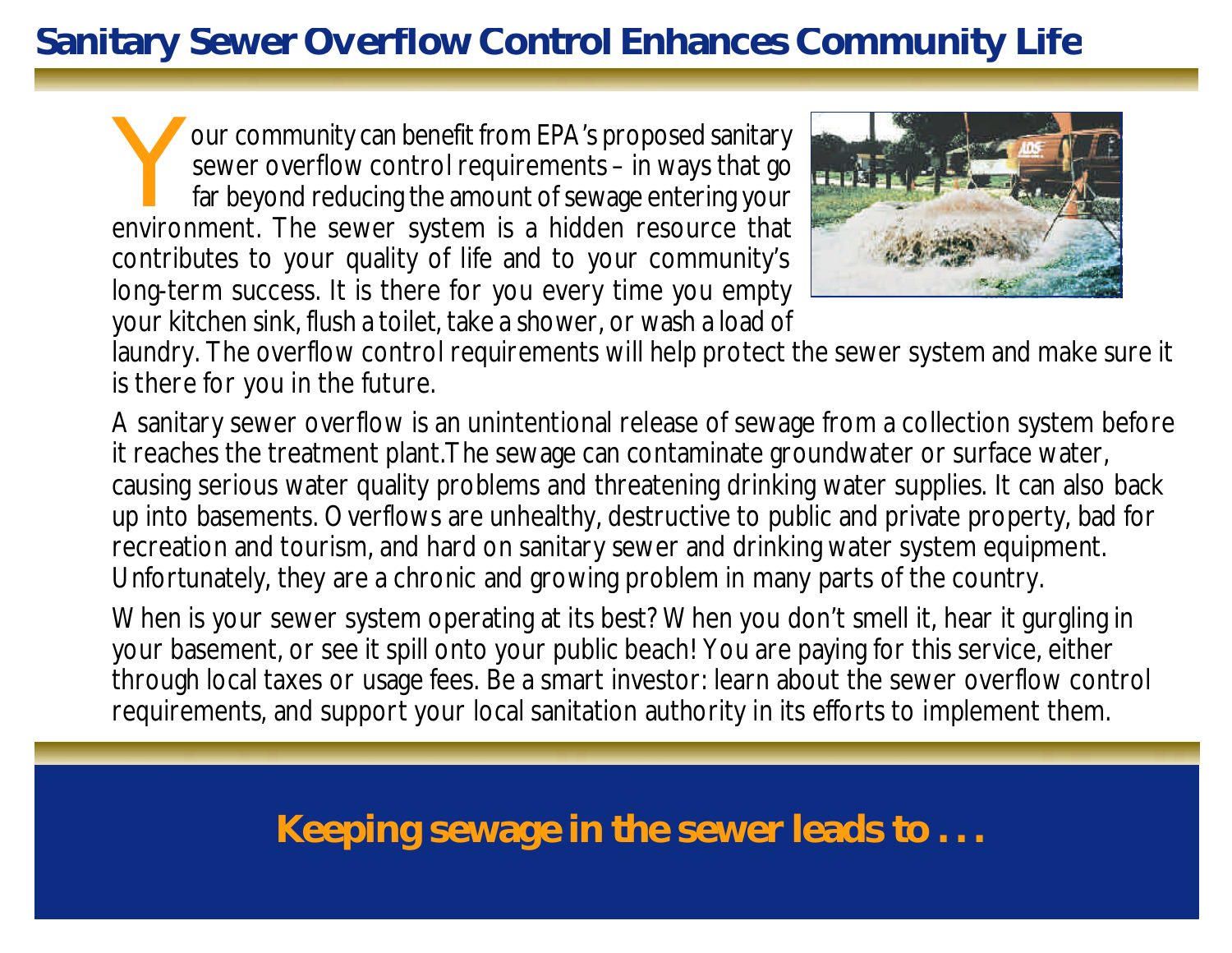# **Healthier communities that enjoy …**









# **Cleaner water, with fewer:**

- *• Viruses* that can cause stomach flu, upper respiratory infections, ear infections, and other diseases
- *Bacteria* that cause diarrhea, skin rashes, hepatitis, cholera, salmonella, or other diseases
- *• Worms and protozoa* that can cause cryptosporidiosis or other diseases

### **Less exposure to these harmful organisms while:**

- Swimming
- Drinking tap water
- Eating locally-caught fish and shellfish

# **Less danger to children, the elderly, and people with suppressed immune systems who:**

- Are more likely to catch sewageborne diseases than healthy adults
- Are more likely to develop the most serious forms of disease
- Are more likely to spread disease to other people, causing secondary outbreaks

Centers for Disease Control, 1998. *Surveillance Waterborne Disease Outbreaks, 1995 - 1998*.

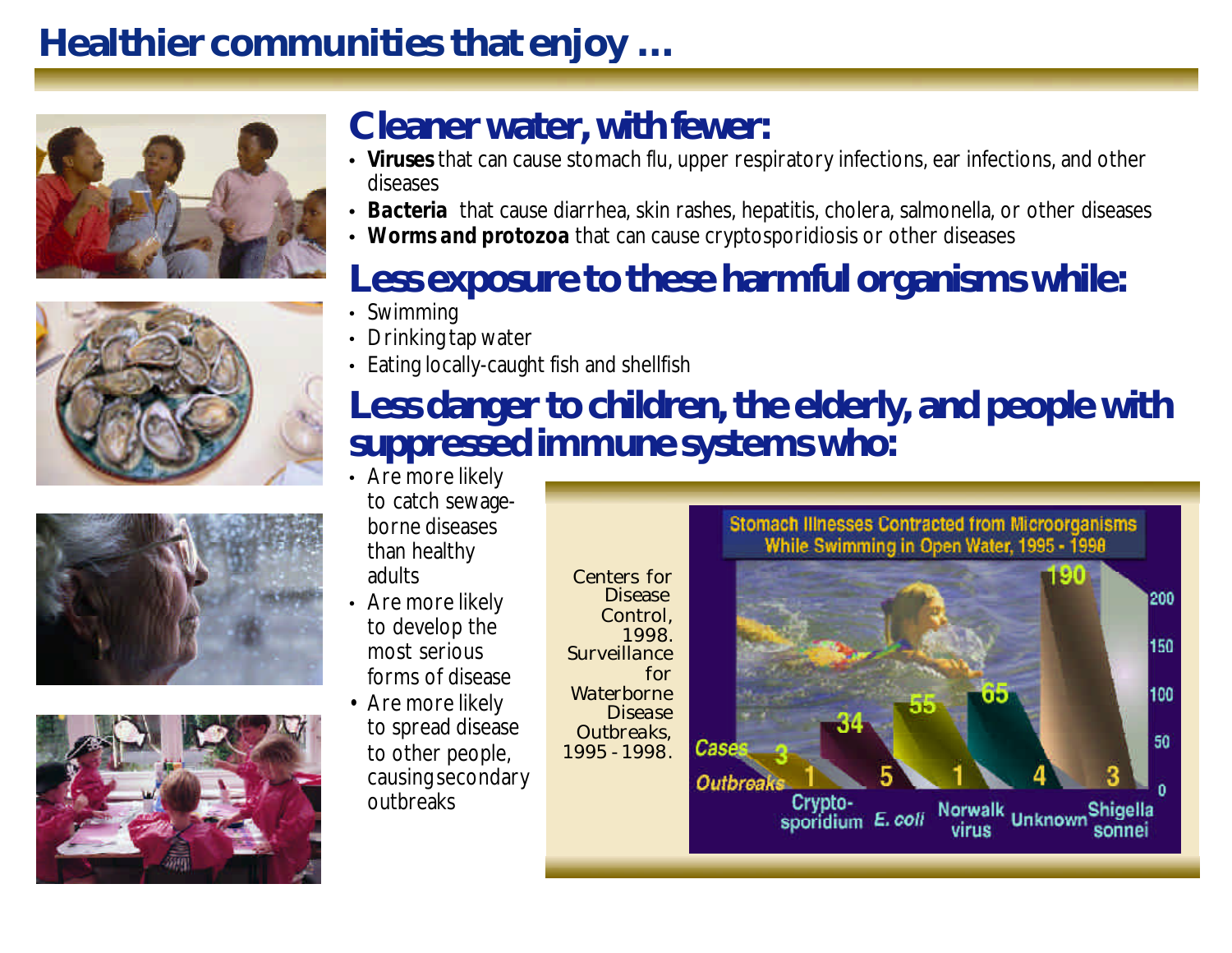# **Homeowners who can count on …**







# Protection from basement flooding that can damage:

- Building foundations
- Floor and wall coverings
- Furniture
- Plumbing, electrical system, and appliances
- Personal property
- Landscaping

# More money for community development and improvement, instead of:

- Homeowners and/or sewer authorities paying cleanup and repair costs of between \$700 and \$4,000 per home for damages that are rarely covered by insurance
- Nationwide, communities paying hundreds of millions or even billions of dollars to clean up and repair overflow damage to public sewer infrastructure, roads and other transportation assets, parks and recreation areas, and municipal water supplies
- Court judgments against sewer authorities that lead to expensive individual or class action damage awards and legal fees

II Alice Fisher went away last weekend<br>confident that the \$10,000 she had spent to **II** Alice Fisher went away last weekend flood-proof her home…would prevent a repeat of last year's flood [which] ravaged her house. No such luck…Fisher, like hundreds of other residents in Boston's South End, found that once again her home was devastated. The culprit wasn't just rainwater–it was sewage, hundreds of gallons of filthy sludge that poured into some of the most expensive real estate in the city."

The Boston Globe, Sep. 15, 1999*.* "Holding their breaths; City's sewage-flooded residents brace and ask why."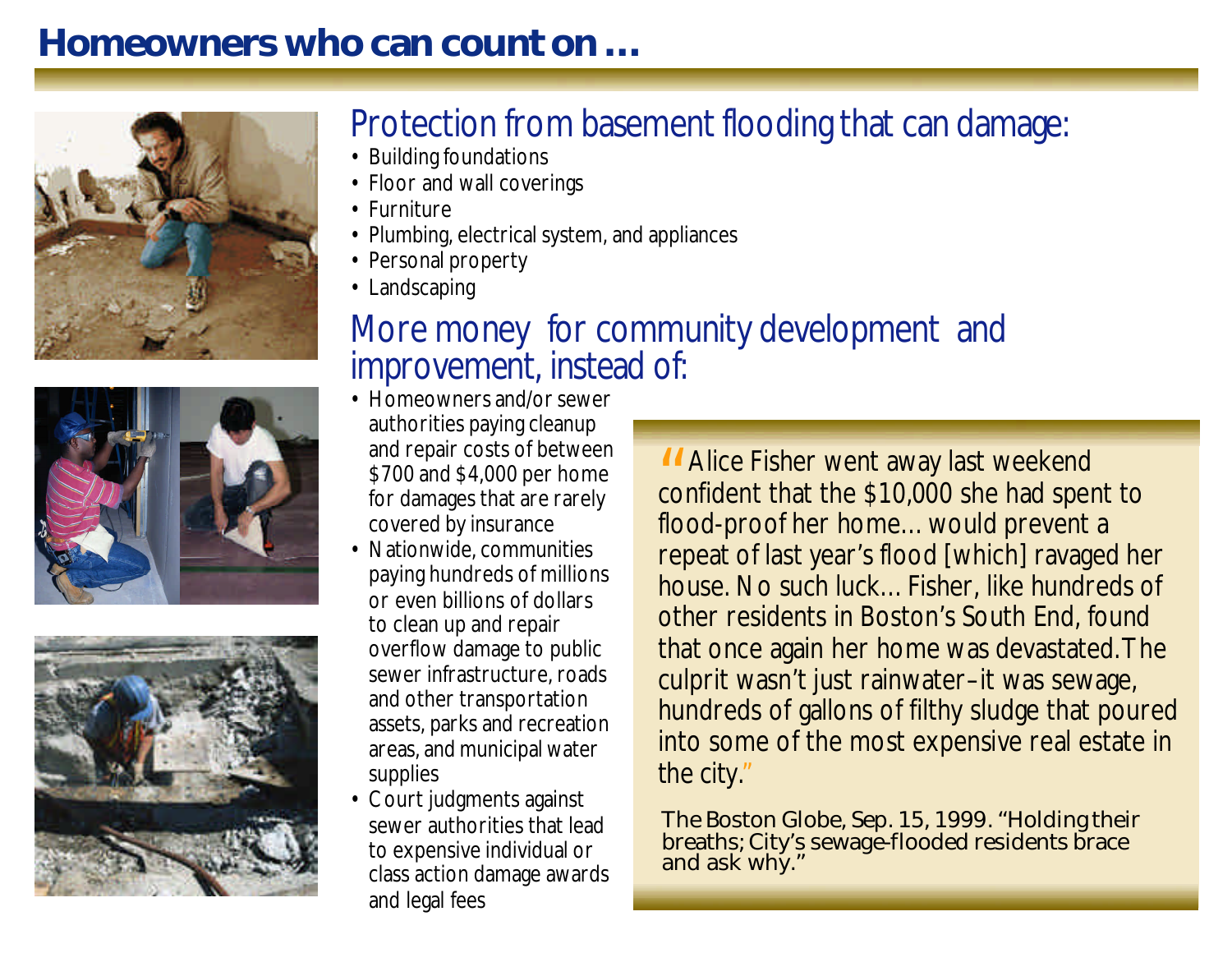# **Waterfront vacationers who look forward to …**









#### **Local beaches that are open and safe for recreation:**

- Of the 1.8 billion annual trips made to a public waterfront, about 4.5 million are for swimming or boating
- In 1998, beachgoers faced 7,400 closures and advisories, at least 16% of them due to overflowing sewers that could expose swimmers to disease
- Many overflows go unmonitored and unreported, putting swimmers at unknown risk

### **Fish and shellfish that are safer to eat and more plentiful because:**

- They are not eating harmful bacteria, viruses, and protozoa that can be passed up the food chain to humans
- They are not accumulating sewageborne metals and toxic contaminants that are harmful to humans
- Their ecosystem is not altered by the excess nutrients and solids in sewage that can lower light levels, increase the water temperature, and favor the growth of harmful algae

Natural **Resource** Defense Council, 1999*. Testing the Waters: A Guide to Water Quality at Vacation Beaches.*

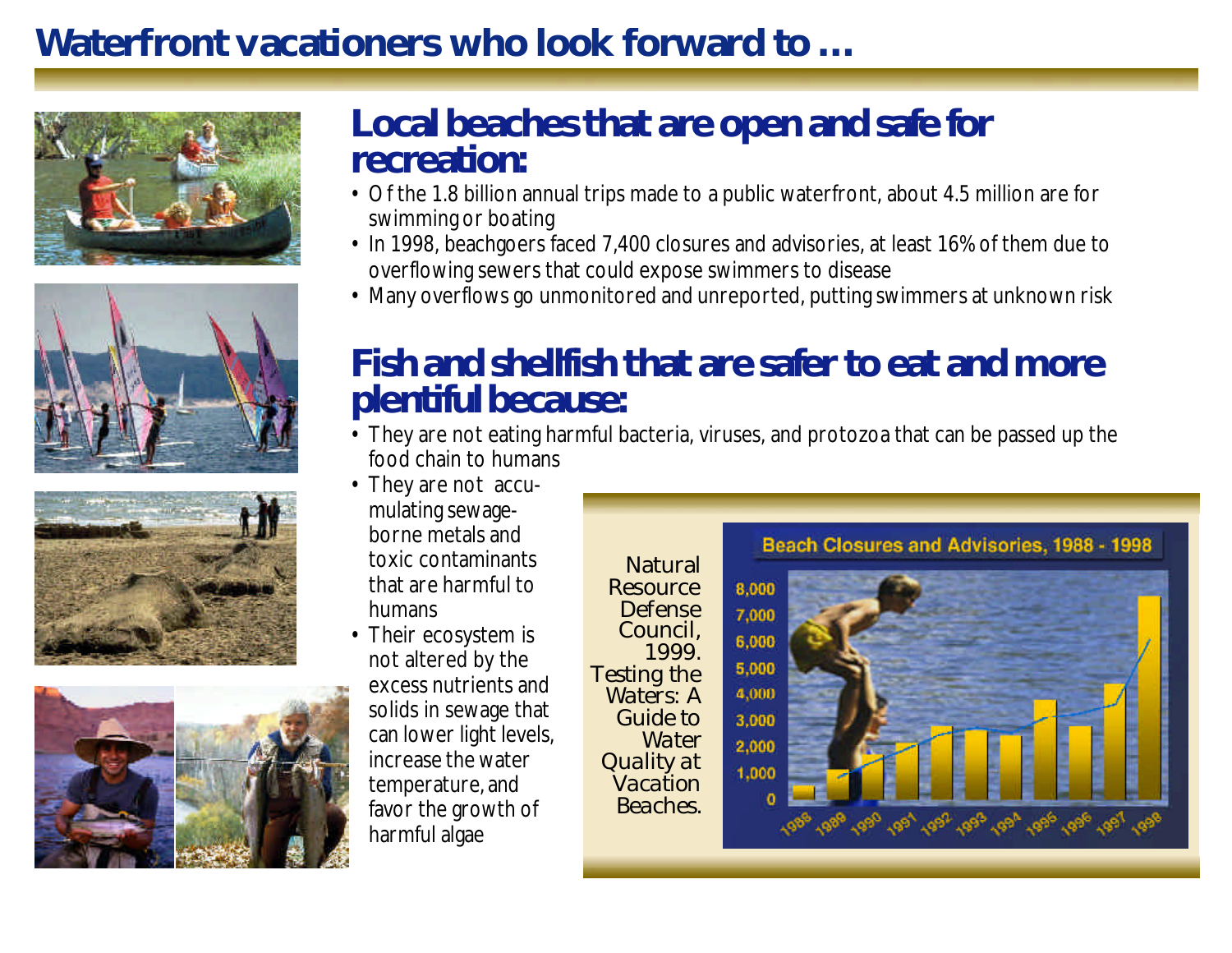# **Taxpayers who know their tax dollars really do work …**









### **To protect one of the largest investments their community has ever made, with:**

- Periodic assessment of system function and capacity
- Ongoing maintenance to extend capacity and useful life
- Making needed repairs, upgrades and expansions before failures occur
- Educating business and residential system users on proper disposal of oil and grease, etc.

### **To lay the foundation for local and regional growth by:**

- Providing businesses with needed access to sewer and water services
- Keeping city centers strong and controlling sprawl by offering high-quality sewer, water and other utilities in urban areas to encourage business to stay or return

<sup>\$9</sup> million expansion of the Coudersport, Pennsylvania<br>WWTP eliminated chronic overflows to the Allegheny Riv<br>and replaced a large number of failing septic systems with<br>new sewer connections. It also helped convince a com \$9 million expansion of the Coudersport, Pennsylvania WWTP eliminated chronic overflows to the Allegheny River and replaced a large number of failing septic systems with company to build their new operations center in the area rather than move to New York—saving 500 local jobs and netting \$12 million private investment in the community.

Pennsylvania Infrastructure Investment Authority*,* 2000. Paul Marchetti, Executive Director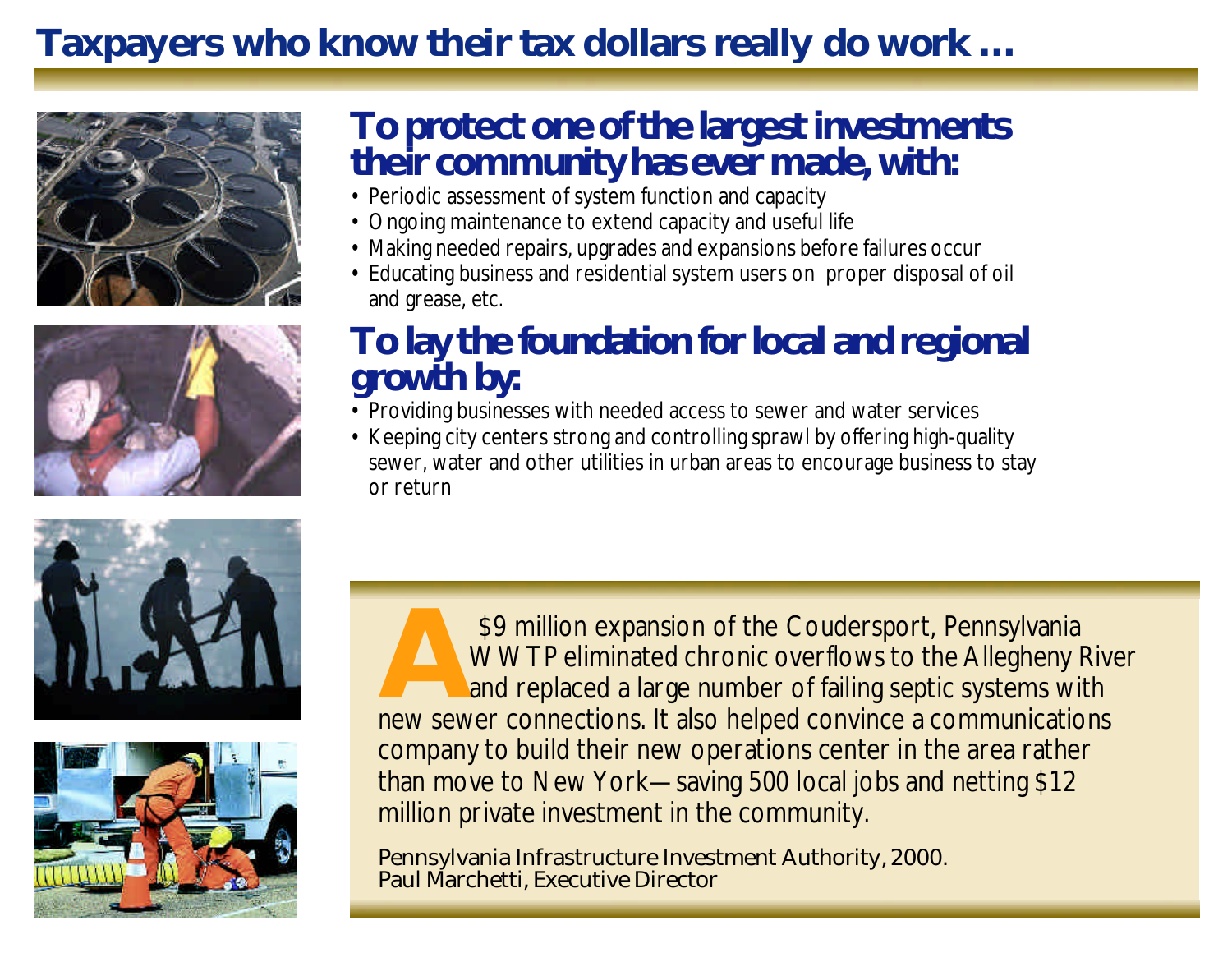# **Case Study: Sewer Overflow Control Pays Off for Fayetteville**









Fayetteville, Arkansas is a rapidly-growing Ozark Mountair<br>community of 53,000. Reports of numerous overflows<br>the 110-year-old sewer system began in the late 1980s, v<br>frequent flooding of homes, streets, and parks. In 1992 ayetteville, Arkansas is a rapidly-growing Ozark Mountain community of 53,000. Reports of numerous overflows from the 110-year-old sewer system began in the late 1980s, with began an eight-year collection system rehabilitation program. At a cost of just under \$50 per resident per year, the sewer overflow control program has so far yielded the following results:

- Backups have been significantly reduced;
- With less rain water and ground water leaking into the collection system, flow to the treatment plant has not increased since 1992, even though flow from new sewer connections increased by 40%;
- Rehabilitated sewer lines provide better system function with more efficient operation and maintenance;
- City staff reduced after-hours emergency responses from two to thrée each night to fewer than one a month;
- Extensive training helped the sewer authority staff learn to work with developers and homeowners to minimize potential overflow problems through improved siting and design of new buildings;
- Restaurant and food processing facilities responded enthusiastically to a program to reduce line-clogging grease in the system; and
- System capacity is reassessed as each line is rehabilitated, providing vital data for long-term planning.